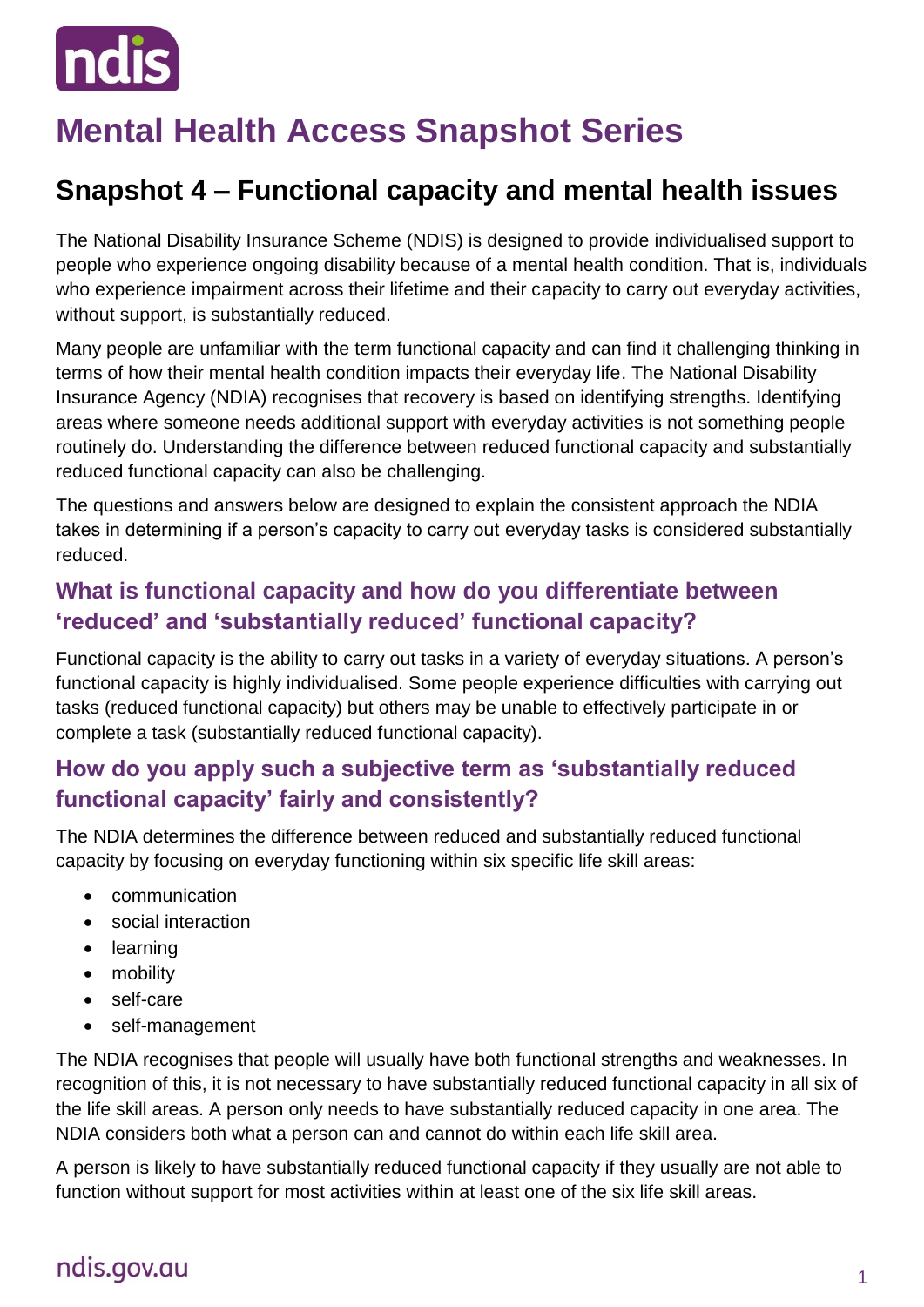

**Communication:** includes being understood in spoken, written, or sign language, understanding others, and the ability to express needs.

**Social interaction:** includes making and keeping friends, interacting with the community, behaving within limits accepted by others, and the ability to cope with feelings and emotions in a social context.

**Learning:** includes understanding and remembering information, learning new things, and practicing and using new skills. Learning does not include educational supports.

**Mobility:** means the ability of a person to move around the home and community to undertake ordinary activities of daily living requiring the use of limbs.

**Self-care:** relates to activities related to personal care, hygiene, grooming, feeding oneself, and the ability to care for own health care needs.

**Self-management:** means the cognitive capacity to organise one's life, to plan and make decisions, and to take responsibility for oneself. This includes completing daily tasks, making decisions, problem solving, and managing finances.

### **What if my substantially reduced functional capacity is not caused by my mental health condition, but other factors such as drug or alcohol concerns?**

To meet the NDIS access requirements for psychosocial disability, substantially reduced capacity must be the result of impairment caused by a mental health condition.

Where co-existing drug or alcohol dependency issues may be present, evidence must demonstrate that the substantially reduced functional capacity remains regardless of the status of the co-existing issues.

### **What is the difference between an activity and a life skill area?**

An activity is a specific task, while a life skill area is the broad category the activity sits within. For example having a shower is an activity (task) within the life skill area (category) of self-care.

A person would not be considered to have substantially reduced functional capacity for self-care if they are unable to have a shower but are still able to wash, use a bath, and clean their teeth because on balance within the life skill area they can carry out a range of activities.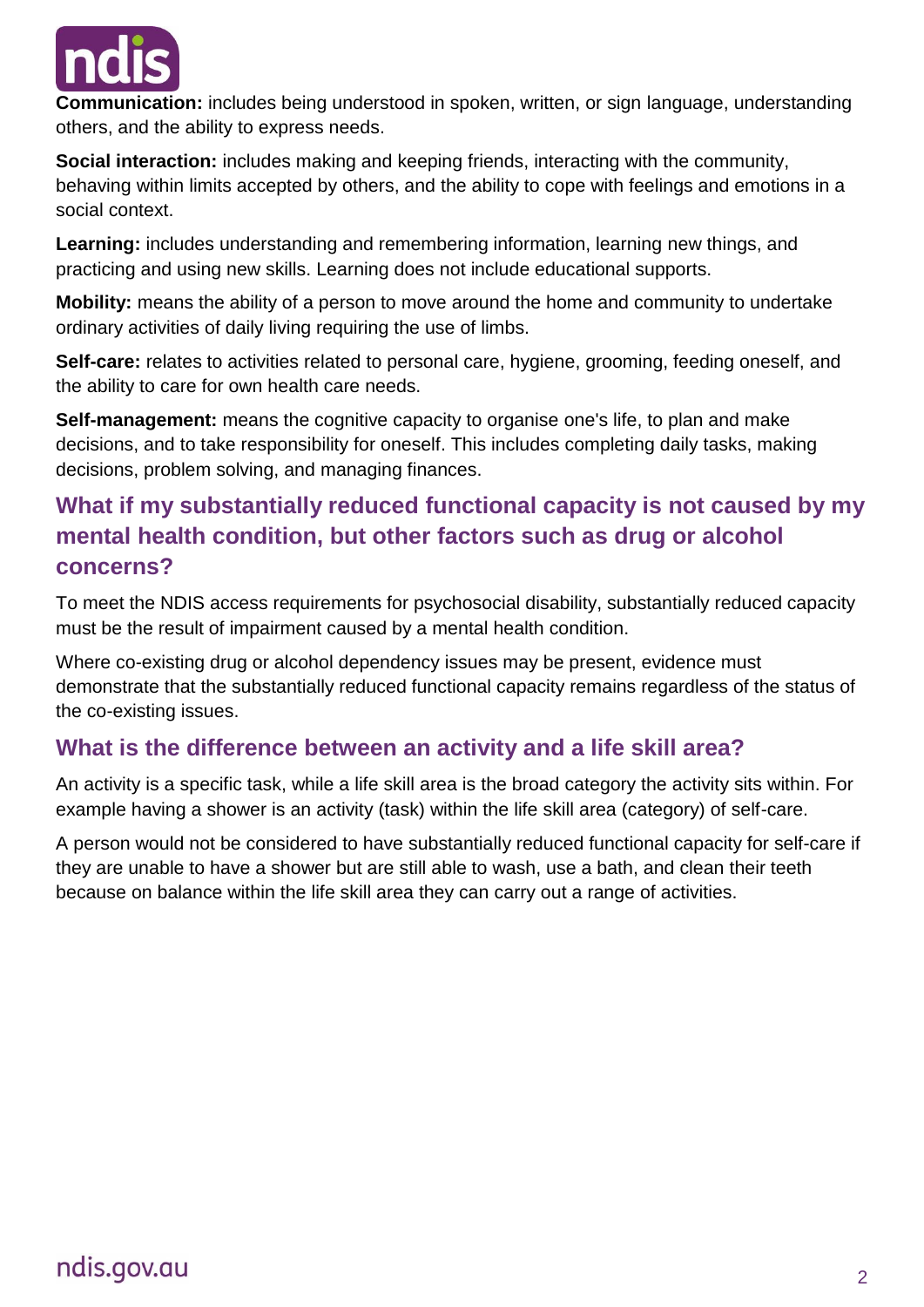

# **Is functional capacity substantially reduced, within a life skill area, if it just takes longer to complete activities or they are carried out differently?**

Taking longer to complete an activity or carrying out activities in a slightly different way to commonly accepted practice, is not considered a substantial reduction in capacity.

For example: A person who feels anxious about going to the shops at busy times but is able to still complete the shopping at quieter times does not have substantially reduced capacity to participate in the activity of shopping. If that same person has significant difficulty making friends and retaining friendships but retains a limited circle of friends and participates in activities where they have common interests, then capacity for social interaction would not be considered substantially reduced. This is because the person can participate in social activities – even though their participation may be modified or more limited than someone who does not experience impairment.

### **Is it necessary for a person to be completely non-functional within a life skill area to be considered to have substantially reduced capacity?**

No, but it is important to remember that NDIA does look at the balance between what a person can and cannot do when considering whether a person's functional capacity is substantially reduced.

For example, someone who has substantially reduced capacity in self-management may be able manage their own small budget for incidental expenses but need another person's assistance to make major life/financial decisions and budget.

### **What if I only have substantially reduced functional capacity when I am acutely unwell?**

If your functional capacity is reduced on a day-to-day basis but only substantially reduced during an acute episode then you will probably not meet the NDIS access requirements. To meet the access requirements a person will have substantially reduced capacity on a day-to-day basis, despite their episodic needs.

Please refer to Access Snapshot 5 for information about what support may be available to you outside of the NDIS.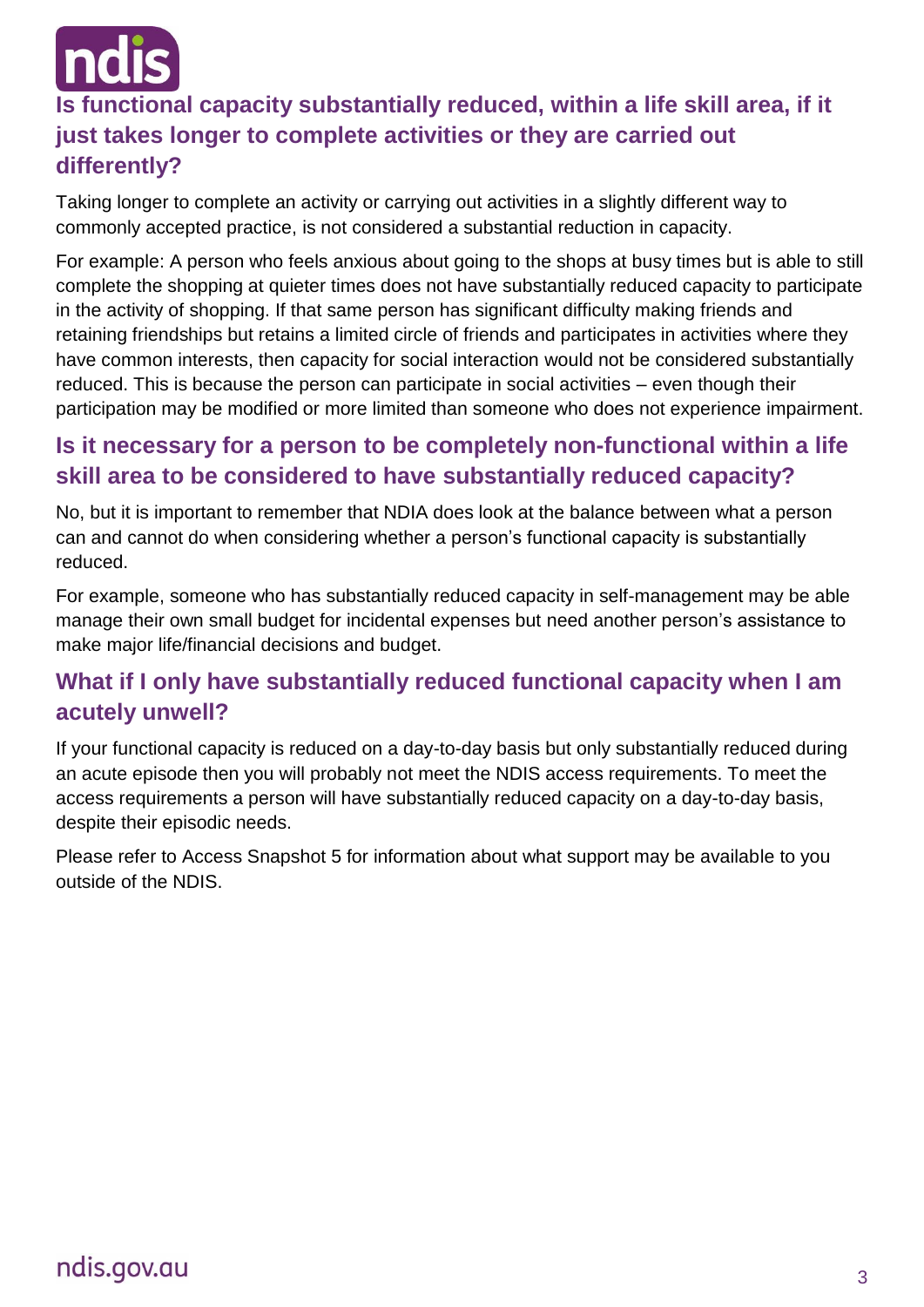## **Can my functional capacity in carrying out everyday tasks be considered substantially reduced when my capacity varies over time?**

Yes. When considering whether a person has substantially reduced capacity to carry out everyday tasks within a life skill area, the NDIA looks at how the person manages between acute episodes. It is irrelevant whether a person applies to the NDIS when they are acutely unwell or feeling particularly well.

For example: the person may have substantially reduced capacity for self-management on a dayto-day basis but may also need occasional assistance with self-care and social interaction at times when they are unwell. In these circumstances, the person would meet the access requirement for substantially reduced capacity in the self-management life skill area.

If you meet all the access requirements and become a NDIS participant, your planner will consider your needs across all life skills (and episodic needs) irrespective of which life skills area/s you met the substantially reduced functional capacity access criteria with.

### **How do I provide evidence of the functional impact of my impairment caused by my mental health condition?**

The best way to provide evidence is to have someone appropriately qualified (usually a mental health professional) complete a functional assessment to demonstrate your functional capacity. Appropriate assessments include the Life Skill Profile 16 (LSP-16) which is the preferred psychosocial functional assessment tool of the NDIA or the World Health Organisation Disability Assessment Schedule (WHODAS). The NDIA finds these types of assessments helpful because they provide a picture of your functioning over time (not when you are having a particularly good or bad day).

Your other supports such as family, friends, and/or support workers can also provide helpful information on your functional capacity as they see you in your day-to-day life. This information (and/or a statement from you saying how your impairment affects you) is helpful in addition to information provided by a mental health professional.

If you have any other formal documentation such as assessments given to Centrelink or other government departments, or if there are any formal orders in place, this can help the NDIA with determining functional impact.

## **What if I don't currently have substantially reduced capacity because the support I have in place is working really well? Will I meet the NDIS access requirements?**

Potentially, yes, in these circumstances you could meet the access requirements but the evidence you give to NDIA must detail your functioning without the support in place.

When determining whether functional capacity is substantially reduced for the purposes of access, the NDIA always considers how someone functions without support. The evidence you provide to the NDIA needs to have information about how your impairment caused by your mental health condition impacts your everyday life. This will likely include details of how you function without support, as well as describing the supports that are working for you.

The NDIS provides participants with a lifetime commitment to supports and funding as required to support their individual recovery journey.

# ndis.gov.au